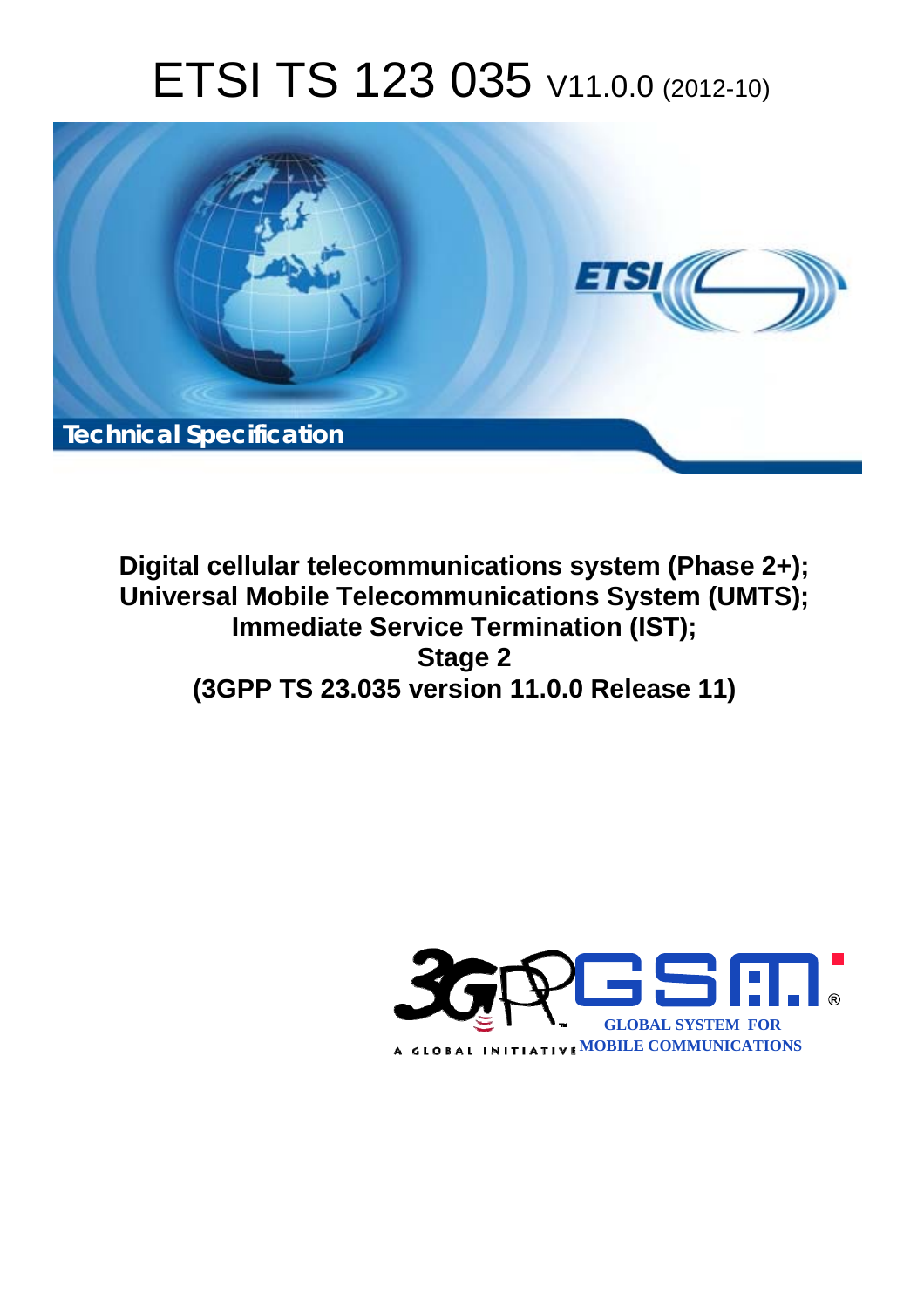Reference RTS/TSGS-0323035vb00

Keywords GSM,SECURITY,UMTS

#### *ETSI*

#### 650 Route des Lucioles F-06921 Sophia Antipolis Cedex - FRANCE

Tel.: +33 4 92 94 42 00 Fax: +33 4 93 65 47 16

Siret N° 348 623 562 00017 - NAF 742 C Association à but non lucratif enregistrée à la Sous-Préfecture de Grasse (06) N° 7803/88

#### *Important notice*

Individual copies of the present document can be downloaded from: [http://www.etsi.org](http://www.etsi.org/)

The present document may be made available in more than one electronic version or in print. In any case of existing or perceived difference in contents between such versions, the reference version is the Portable Document Format (PDF). In case of dispute, the reference shall be the printing on ETSI printers of the PDF version kept on a specific network drive within ETSI Secretariat.

Users of the present document should be aware that the document may be subject to revision or change of status. Information on the current status of this and other ETSI documents is available at <http://portal.etsi.org/tb/status/status.asp>

If you find errors in the present document, please send your comment to one of the following services: [http://portal.etsi.org/chaircor/ETSI\\_support.asp](http://portal.etsi.org/chaircor/ETSI_support.asp)

#### *Copyright Notification*

No part may be reproduced except as authorized by written permission. The copyright and the foregoing restriction extend to reproduction in all media.

> © European Telecommunications Standards Institute 2012. All rights reserved.

DECT<sup>™</sup>, PLUGTESTS<sup>™</sup>, UMTS<sup>™</sup> and the ETSI logo are Trade Marks of ETSI registered for the benefit of its Members. **3GPP**TM and **LTE**™ are Trade Marks of ETSI registered for the benefit of its Members and of the 3GPP Organizational Partners.

**GSM**® and the GSM logo are Trade Marks registered and owned by the GSM Association.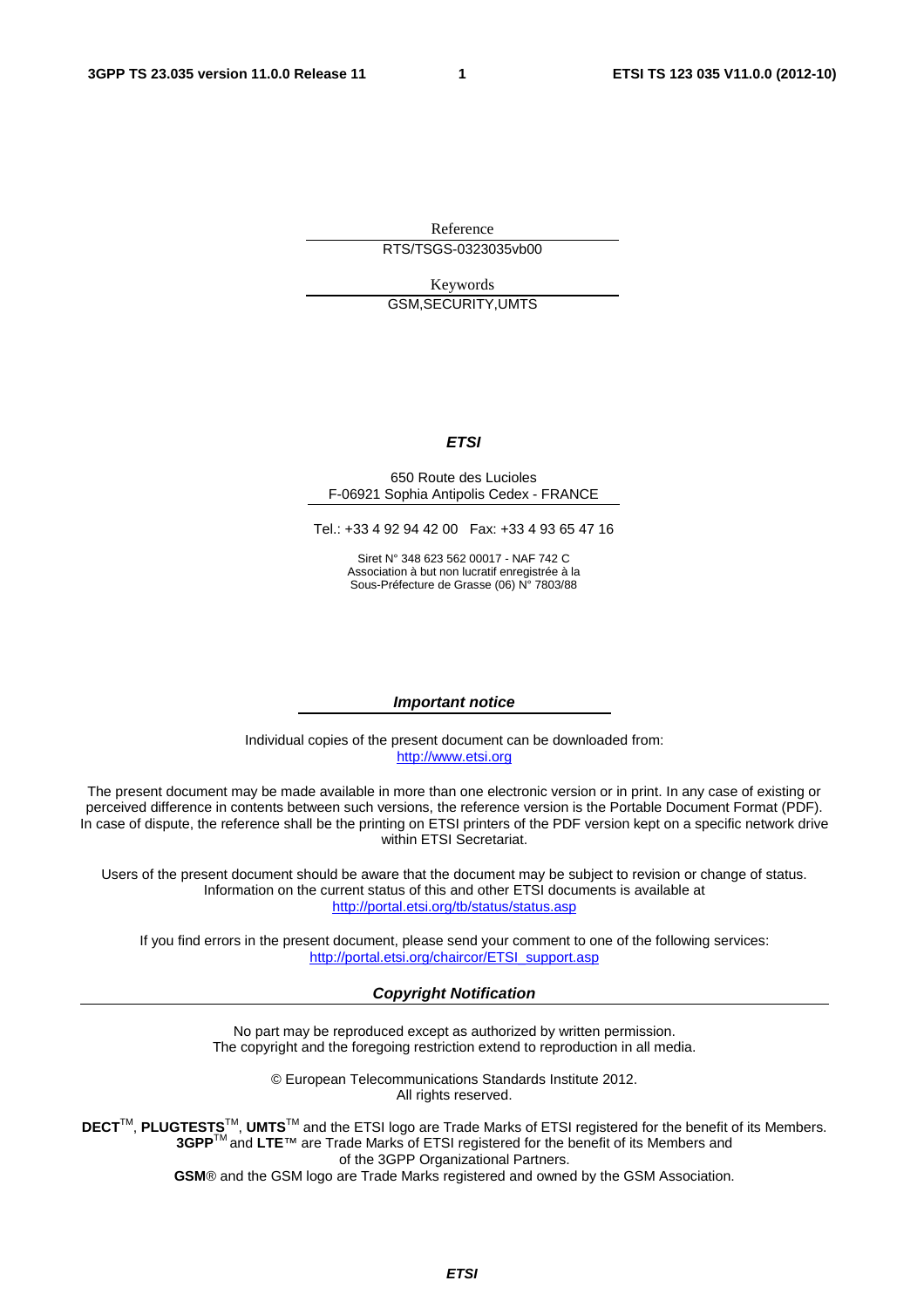# Intellectual Property Rights

IPRs essential or potentially essential to the present document may have been declared to ETSI. The information pertaining to these essential IPRs, if any, is publicly available for **ETSI members and non-members**, and can be found in ETSI SR 000 314: *"Intellectual Property Rights (IPRs); Essential, or potentially Essential, IPRs notified to ETSI in respect of ETSI standards"*, which is available from the ETSI Secretariat. Latest updates are available on the ETSI Web server [\(http://ipr.etsi.org](http://webapp.etsi.org/IPR/home.asp)).

Pursuant to the ETSI IPR Policy, no investigation, including IPR searches, has been carried out by ETSI. No guarantee can be given as to the existence of other IPRs not referenced in ETSI SR 000 314 (or the updates on the ETSI Web server) which are, or may be, or may become, essential to the present document.

# Foreword

This Technical Specification (TS) has been produced by ETSI 3rd Generation Partnership Project (3GPP).

The present document may refer to technical specifications or reports using their 3GPP identities, UMTS identities or GSM identities. These should be interpreted as being references to the corresponding ETSI deliverables.

The cross reference between GSM, UMTS, 3GPP and ETSI identities can be found under <http://webapp.etsi.org/key/queryform.asp>.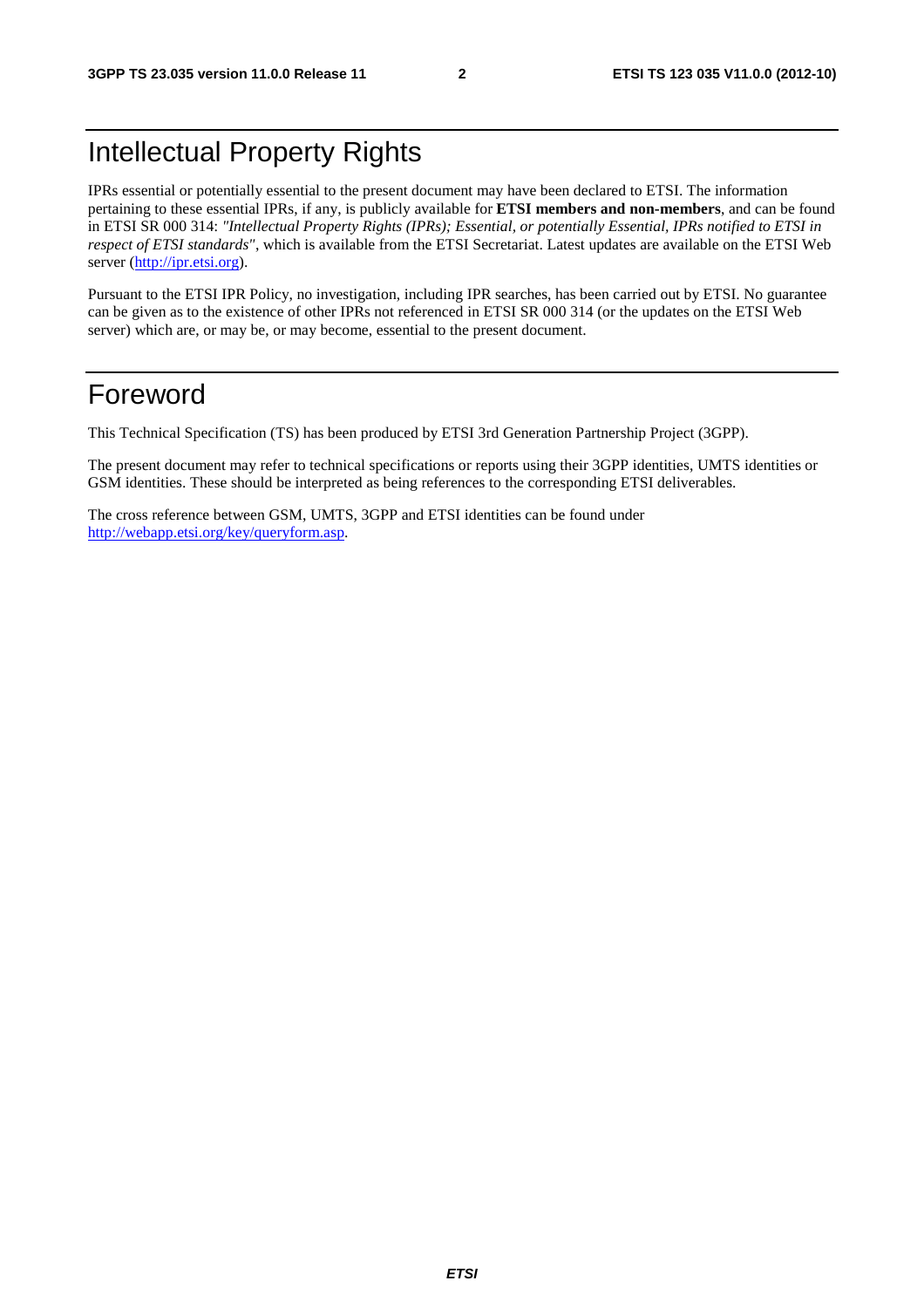$\mathbf{3}$ 

# Contents

| 2                                               |  |  |  |  |  |
|-------------------------------------------------|--|--|--|--|--|
| 3<br>3.1<br>3.2                                 |  |  |  |  |  |
| $\overline{4}$<br>4.1<br>4.2                    |  |  |  |  |  |
| 5<br>5.1<br>5.2<br>5.3                          |  |  |  |  |  |
| 6<br>6.1<br>6.2<br>6.2.1<br>6.2.2<br>6.3<br>6.4 |  |  |  |  |  |
| 7<br><b>Annex A (Informative):</b>              |  |  |  |  |  |
|                                                 |  |  |  |  |  |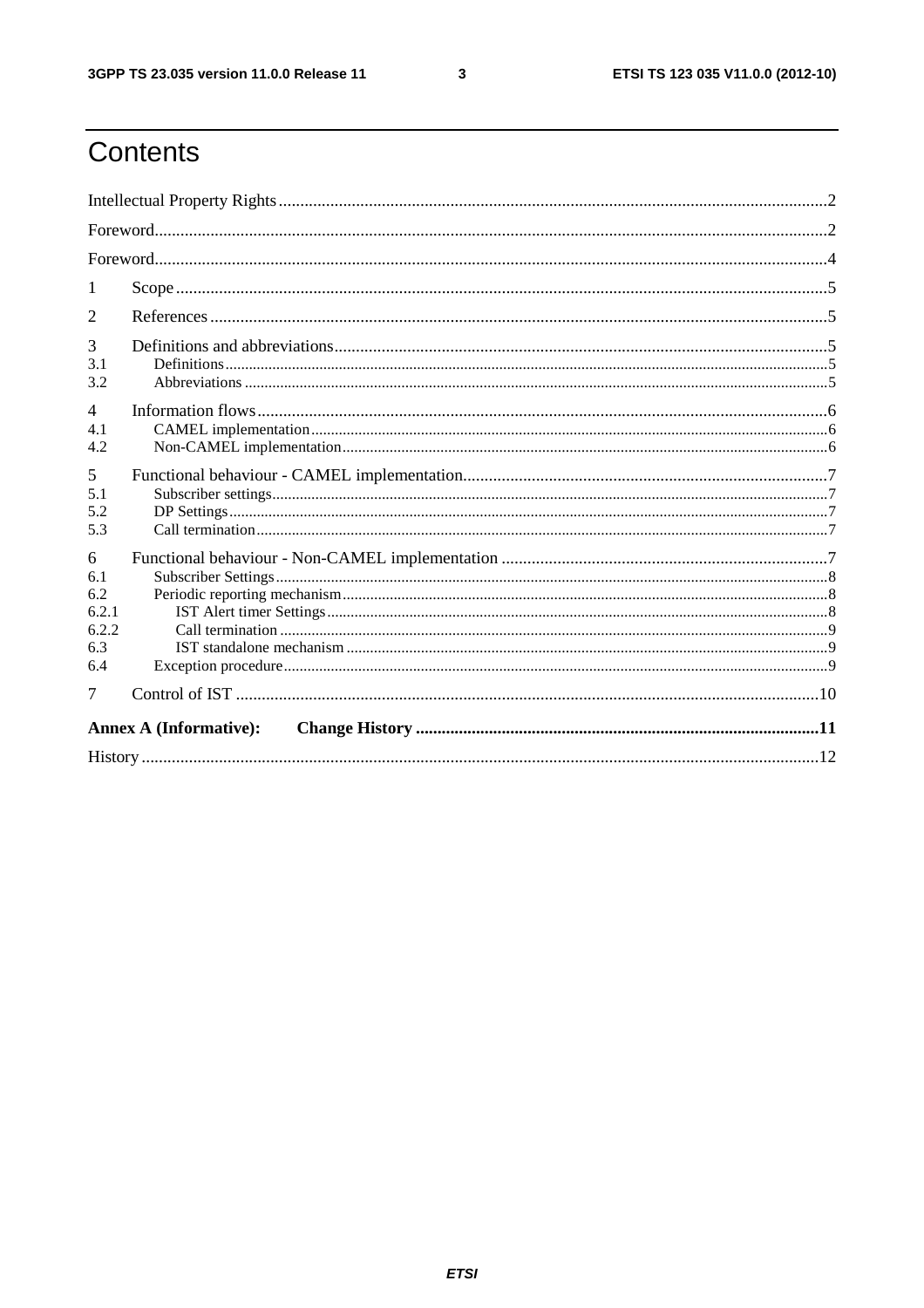# Foreword

This Technical Specification has been produced by the 3<sup>rd</sup> Generation Partnership Project (3GPP).

The contents of the present document are subject to continuing work within the TSG and may change following formal TSG approval. Should the TSG modify the contents of the present document, it will be re-released by the TSG with an identifying change of release date and an increase in version number as follows:

Version x.y.z

where:

- x the first digit:
	- 1 presented to TSG for information;
	- 2 presented to TSG for approval;
	- 3 or greater indicates TSG approved document under change control.
- y the second digit is incremented for all changes of substance, i.e. technical enhancements, corrections, updates, etc.
- z the third digit is incremented when editorial only changes have been incorporated in the document.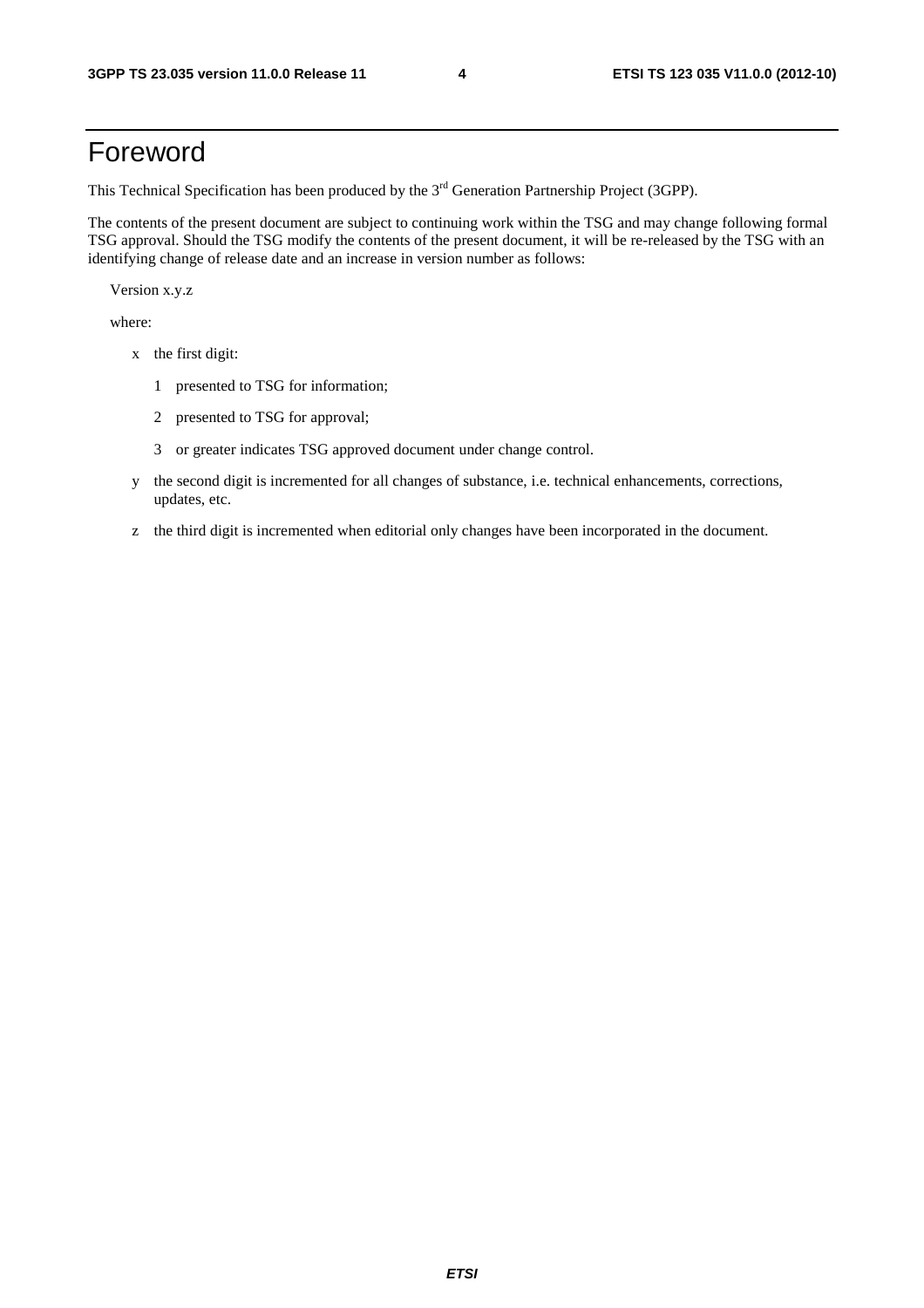## 1 Scope

This Technical Specification specifies the stage 2 description of the Immediate Service Termination (IST) service which provides the means for the HPLMN to terminate all the activities of an HPLMN subscriber in a VPLMN.

Two implementations of IST are described: an implementation based on CAMEL, and an implementation based on a new MAP message.

# 2 References

The following documents contain provisions which, through reference in this text, constitute provisions of the present document.

- References are either specific (identified by date of publication, edition number, version number, etc.) or non-specific.
- For a specific reference, subsequent revisions do not apply.
- For a non-specific reference, the latest version applies. In the case of a reference to a 3GPP document (including a GSM document), a non-specific reference implicitly refers to the latest version of that document *in the same Release as the present document*.
- [1] 3GPP TR 21.905: "3rd Generation Partnership Project; Technical Specification Group Services and System Aspects; Vocabulary for 3GPP Specifications".
- [2] 3GPP TS 22.032: "3rd Generation Partnership Project; Technical Specification Group Services and System Aspects; Immediate Service Termination (IST), Service description - Stage 1".

# 3 Definitions and abbreviations

#### 3.1 Definitions

For the purposes of the present document, the following terms and definitions apply.

**Subscriber activities:** subscriber activities that must be terminated. These can be call related events (e.g. call set-up, call termination) or the invocation of call related and call independent supplementary services (e.g. Call Hold, Call Waiting, Call Transfer, Call Forwarding, Unstructured Supplementary Service Data (USSD)).

### 3.2 Abbreviations

For the purposes of the present document, the abbreviations given in TR 21.905 [1] and the following abbreviations apply:

IST Immediate Service Termination FDS Fraud Detection System FIGS Fraud Information Gathering System MO Mobile Originated MT Mobile Terminated O-CSI Originating CAMEL Subscription Information T-CSI Terminating CAMEL Subscription Information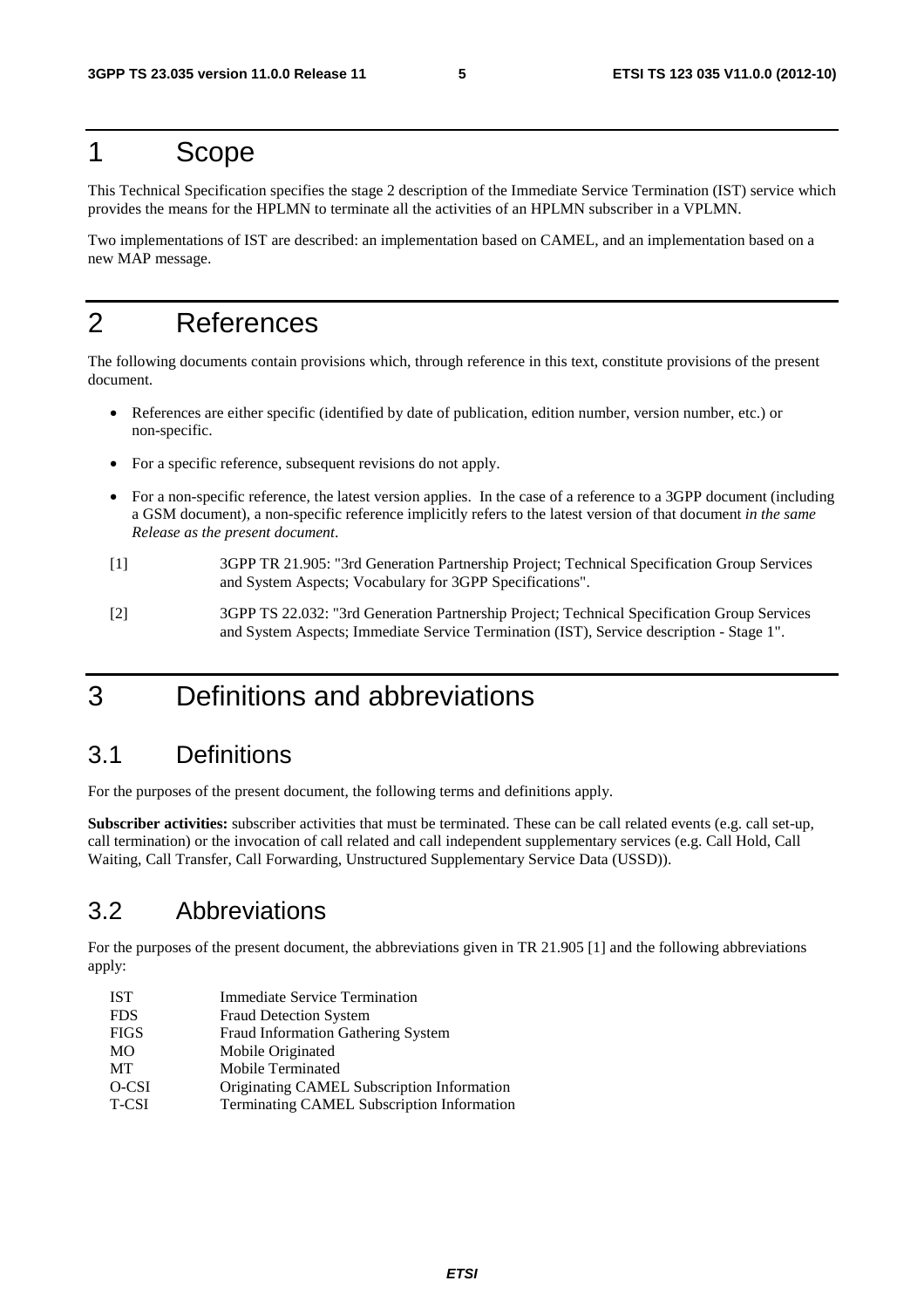# 4 Information flows

#### 4.1 CAMEL implementation

For the Customised Applications for Mobile network Enhanced Logic (CAMEL) implementation of Immediate Service Termination (IST) for a particular subscriber, an "IST" command (in reality, the CAMEL message "ReleaseCall") must be sent by the gsmSCF of the home PLMN to the gsmSSF controlling the call, for all the calls of the subscriber.

Prior to the sending of the IST command, the Mobile Application Part (MAP) command "Cancel Location" should be sent to the VLR at which the subscriber is registered. This will ensure that the subscriber cannot re-commence service at that VLR after the IST command has been executed. See Annex A of TS 22.032 [2].

The compilation of the list of MSCs to which the IST command should be sent is outside the scope of this specification. However, if a PLMN operator wishes to implement IST using CAMEL, the list of MSCs to which the IST command should be sent for a subscriber is the list of MSCs with which the CAMEL server has a relationship for that subscriber. If this data is not available directly from the CAMEL server, it may be obtained using Fraud Information Gathering System (FIGS) or an Fraud Detection System (FDS) (if the HPLMN is using CAMEL for IST then it is likely that it will also be monitoring the subscriber"s activities using FIGS level 2 or 3, which use CAMEL).

### 4.2 Non-CAMEL implementation

For each non-CAMEL-subscriber under IST control, the HLR shall request the MSCs during location update and routeing information retrieval to report for each remaining activity periodically at the frequency defined by the IST Alert timer value about the remaining activity for this subscriber in the node by sending an IST Alert Message to the HLR, as long as the activity is ongoing. The IST Alert timer value is set by HPLMN and communicated to VPLMN and IPLMN on subscriber basis.

The HLR shall be able to request termination of ongoing call activities for a subscriber by returning a call termination indicator to the MSC in response to the IST Alert message initiated by this MSC. When this call termination indicator is received, the MSC shall terminate the call activities for that subscriber (the MSC shall terminate the call activity that triggered the IST Alert dialogue, and optionally other call activities in that MSC if the MSC is able to link the calls related to the subscriber).

As an implementation option the HLR may for each non-CAMEL-subscriber under IST control maintain a list of MSCs which possibly have ongoing activities for the subscriber. The HLR may then send at any time (i.e. without waiting for the IST Alert message) an unsolicited IST Command message to these MSCs in order to request termination of all ongoing activities for the subscriber. The HLR should send unsolicited IST Command message only to those MSCs that are likely to be carrying a call that needs to be terminated.

Before sending of any IST Command message for a subscriber, the HLR should send the MAP Cancel Location message to the VLR at which the subscriber is registered. This will ensure that the subscriber cannot re-commence service at the corresponding MSC after the IST Command message has been executed. See Annex A of TS 22.032 [2]. The MSC shall be prepared to receive an IST Command message before and/or after the subscriber record has been removed from the VLR.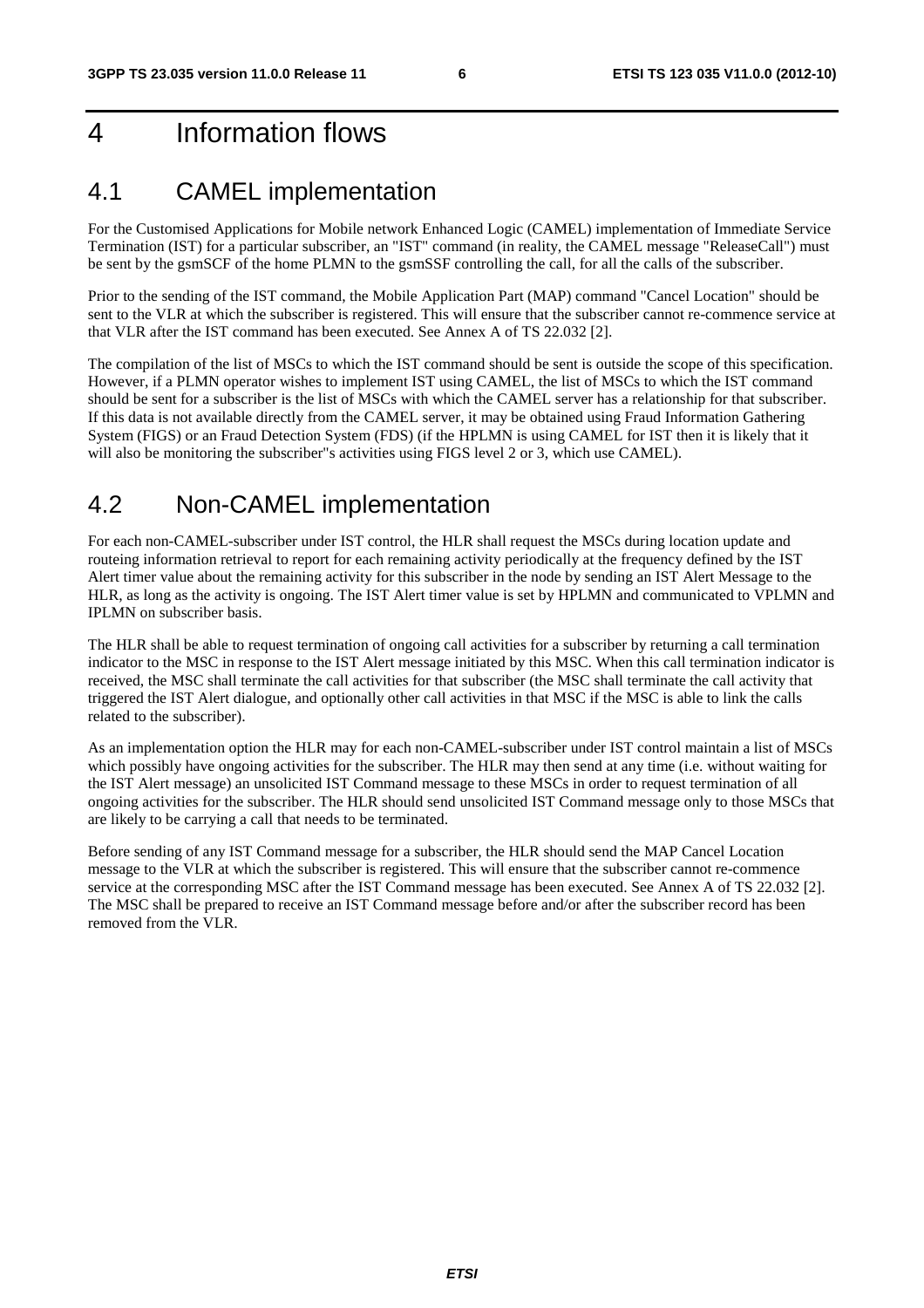# 5 Functional behaviour - CAMEL implementation

This clause describes the implementation of IST using CAMEL. CAMEL can be used to terminate all the mobile originated (MO), mobile terminated (MT) and forwarded (CF) calls of a subscriber, provided there is a control relationship between the CAMEL server (the gsmSCF) in the HPLMN and the MSC (visited MSC or GMSC) (the gsmSSF) controlling the call or forwarding leg.

#### 5.1 Subscriber settings

The subscriber is marked as a CAMEL subscriber by setting Originating CAMEL Subscription Information (O-CSI) and Terminating CAMEL Subscription Information (T-CSI) in the subscriber data stored in the HLR of the HPLMN. The O-CSI is sent to the VPLMN when the subscriber first registers in the VPLMN; the T-CSI is sent to the GMSC in the response to a request for routeing information. If the subscriber is being monitored using FIGS, it will already be marked as a CAMEL subscriber.

If the HPLMN wishes to mark a subscriber as a CAMEL subscriber when the subscriber is already registered in the VPLMN, it modifies the subscriber data in the VPLMN using the command *Insert Subscriber Data*.

### 5.2 DP Settings

A call cannot be terminated using CAMEL unless there is a control relationship between the gsmSCF and the gsmSSF controlling the call. To ensure that the IST command can be used at any point in the duration of a call, right up to the end of the call, there must be a control relationship until the end of the call.

A "control relationship" exists where there is at least one armed DP in the gsmSSF. This can be achieved if the DP *O/T\_Disconnect* (which will trigger the sending of an *Event\_Report\_BCSM* to the gsmSCF) is set for the call.

If the subscriber is being monitored using FIGS level 2 or 3, the subscriber will already be marked as a CAMEL subscriber and DP *O/T\_Disconnect* will already have been set.

If the subscriber is not being monitored using FIGS levels 2 or 3 then *O/T\_Disconnect* is set with command *Request\_Report\_BCSM\_Event* sent to the gsmSSF by the gsmSCF after the gsmSCF has received notification of a call attempt via the *Initial\_DP* message received from the gsmSSF.

*Initial DP* notifies the gsmSCF of call attempts. If the gsmSCF wishes to be notified of the success or failure of a call attempt, and so not be keeping a register of "calls" that may not have commenced, DP *O/T\_Answer* can be set to inform the gsmSCF when a call is answered by the calling party.

If the **non**-reception of an *Event\_Report\_BCSM* indicating call answer is **not** sufficient indication to the HPLMN of the failure of a call attempt, DPs *O\_Route\_Select\_Failure, O/T\_Busy, O/T\_No\_Answer, O/T\_Abandon, O/T\_Not\_Reachable* can be set to inform the gsmSCF explicitly if the call attempt fails. If the various failure DPs are not armed, the gsmSCF can still deduce that the call attempt has failed because the gsmSSF will terminate the relationship when the call fails by sending message *Abort* to the gsmSCF.

All these DPs can be set via the *Request Report BCSM Event* sent to the gsmSSF by the gsmSCF after receiving the *InitialDP* message. If all these DPs are set then the subscriber is in fact being monitored with the equivalent of FIGS level 2 monitoring.

# 5.3 Call termination

The HPLMN will be informed of the call attempts (MO, MT and CF) of the subscriber with message *InitialDP*. This message will give the address of the gsmSSF (=MSC) controlling the call. The call can be terminated by the gsmSSF at any time by sending message *ReleaseCall* to the controlling gsmSSF. The gsmSSF will then terminate the call.

# 6 Functional behaviour - Non-CAMEL implementation

This clause describes the implementation of IST using non-CAMEL implementation. This mechanism can be used to terminate all the originated (MO), terminated (MT) Deflected (CD), Transferred (ECT) and forwarded (CF) calls of a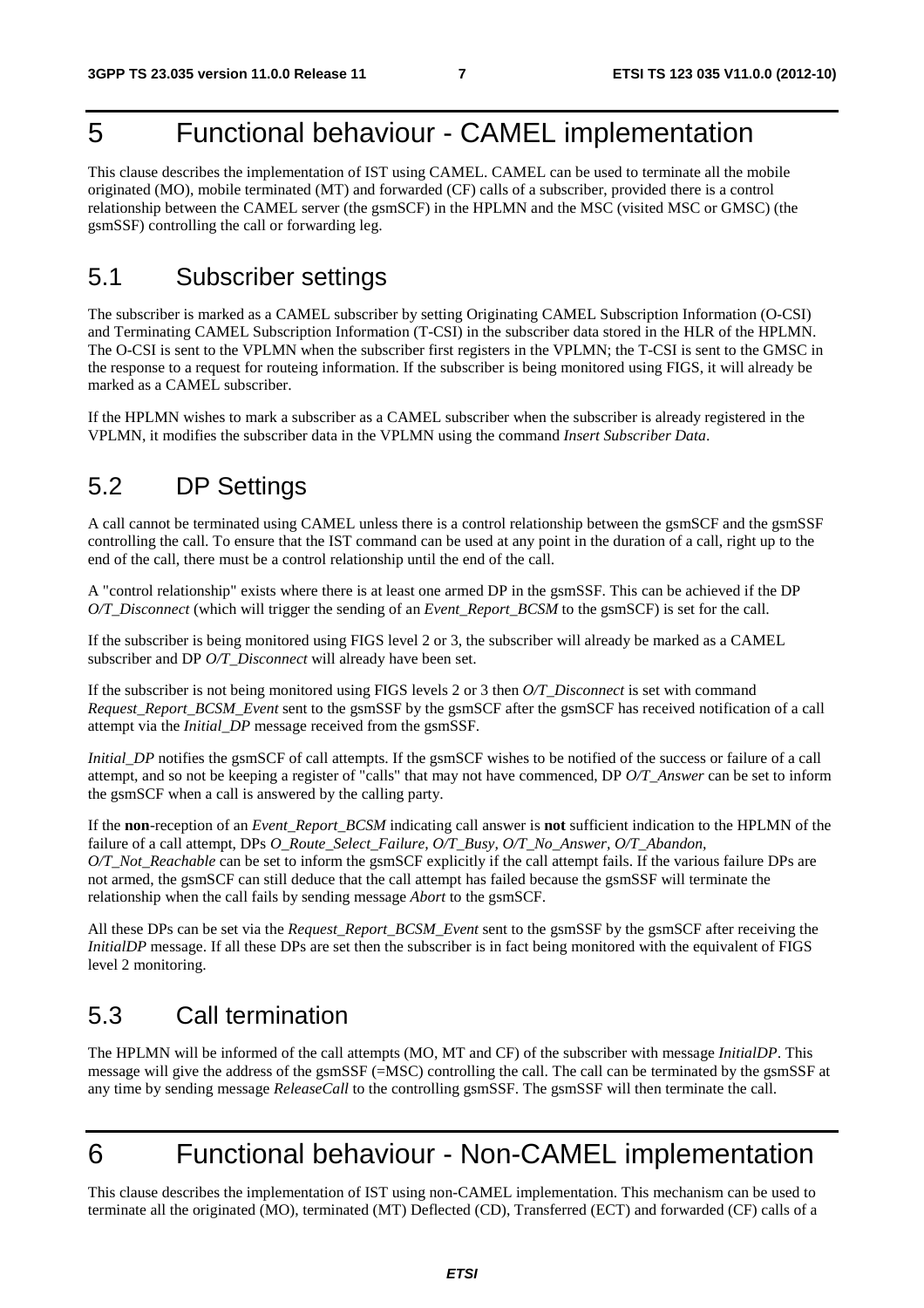subscriber, provided that this IST mechanism is supported in the HLR and in the serving MSC/VLRs (visited MSC or GMSC controlling the call or forwarding leg).

#### 6.1 Subscriber Settings

The subscriber is marked as a non-CAMEL IST subscriber by setting an IST Alert timer value in the subscriber data stored in the HLR. The IST Alert timer value is sent to the VLR in response to an Update Location request which indicates that the MSC/VLR supports IST; the IST Alert timer value is sent to the GMSC in the response to a request for routeing information which indicates that the GMSC supports IST.

The IST Alert timer value is in a range from 15 to 255 minutes with steps of 1 minute. For the subscribers not marked as IST non-CAMEL subscribers, the IST Alert timer value is not transmitted to the VLR or to the GMSC. The IST Alert timer value may be assigned on subscriber basis depending on the risk associated to the specific subscriber. As a network option the IST Alert timer value transmitted for a certain subscriber may be different for different entities (or PLMNs).

If the HLR operator wishes to mark a subscriber as a non-CAMEL IST subscriber when the subscriber is already registered in a VLR, provided that the VLR supports IST, the HLR modifies the subscriber data in the VLR using the MAP Insert Subscriber Data message. Note that this does not affect already ongoing activities in the MSC. If the subscriber is under IST condition and the HLR operator decides to remove this condition, the HLR modifies the subscriber data in the VLR using the MAP Delete Subscriber Data message. Note that this does not affect the operation of any timer which is currently running.

### 6.2 Periodic reporting mechanism

#### 6.2.1 IST Alert timer Settings

The call termination shall be provided based on a "notification relationship". The HLR shall request to the MSCs during location update and routing information retrieval to report for each remaining activity periodically at the frequency defined by the IST Alert timer value about the remaining activity for that subscriber in the node by sending an IST Alert message to the HLR, as long as the activity is ongoing.

The timer supervision starts in the MSC after initiation of any outgoing call activity [MO, CD, CF, ECT calls] for that subscriber. A separate timer supervision shall be initiated per each outgoing call activity for each subscriber. The notification IST Alert message is then transmitted to the HLR per call activity whenever the IST Alert timer running for that call expires. When the HLR receives an IST Alert message from an MSC, it can either return an empty result component, return a component including the subscribed IST Alert timer value, return an indication that the IST condition has been removed for the subscriber or return a call termination indicator. This returned call termination indicator is used by the MSC to terminate the outgoing call activities (either the call activity that initiated the IST Alert dialogue, or optionally to release all outgoing call activities) for that subscriber in the MSC. Release of all call activities using the returned call termination indicator is possible only if the MSC is able to link all call activities related to that subscriber. If the HLR has returned an indication that the IST condition has been removed from the subscriber, IST control for that call in the MSC is terminated. The IST Alert timer that monitors the activity that initiated the IST Alert is restarted when no call termination indicator has been received in the IST Alert dialogue and the IST Alert response received does not indicate termination of IST condition; the IST Alert timer value shall be the same as in the previous count, or the new value received in the IST Alert response if any.

The timer supervision starts in the GMSC after reception of the response to a request for routeing information. A separate timer supervision shall be initiated per each incoming call activity [MT, CF] for each subscriber An IST Alert message is then transmitted to the HLR per call activity whenever the IST Alert timer running for that call expires. When the HLR receives an IST Alert message from a GMSC, it can either return an empty result component, return a component including the subscribed IST Alert timer value, return an indication that the IST condition has been withdrawn for the subscriber or return a call termination indicator. This returned call termination indicator is used by the GMSC to terminate the incoming call activities (either the call activity that initiated the IST Alert dialogue, or optionally to release all incoming call activities) for that subscriber in the GMSC. Release of all incoming call activities using the returned call termination indicator is possible only if the GMSC is able to link all call activities related to that subscriber. If the HLR has returned an indication that IST condition has been withdrawn from the subscriber, IST control for that call in the GMSC is terminated. The IST Alert timer that monitors the activity that initiated the IST Alert is restarted when no call termination indicator has been received in the IST Alert dialogue and the IST Alert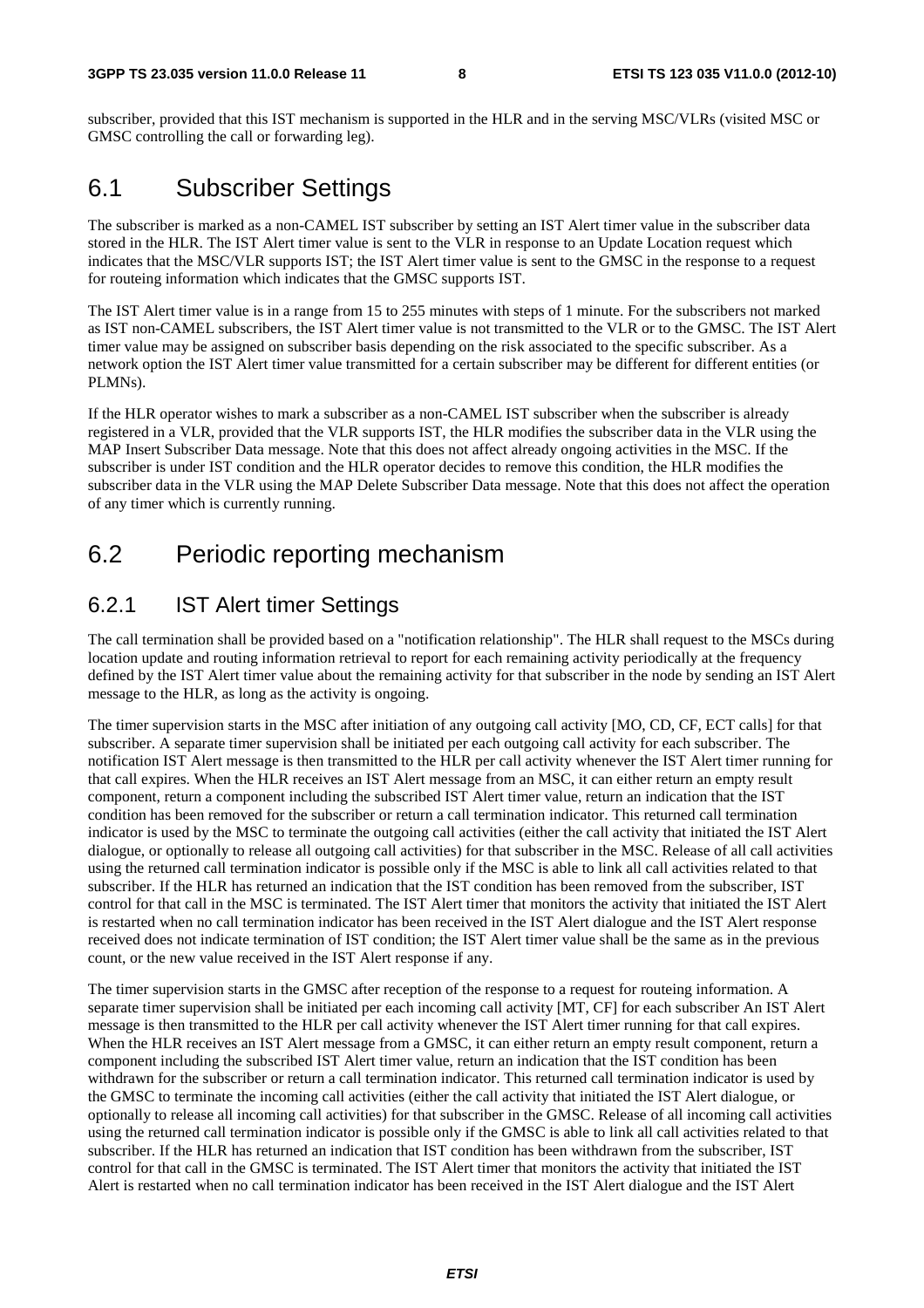response received does not indicate termination of IST condition; the timer value shall be the same as in the previous count, or the new value received in the IST Alert response if any.

#### 6.2.2 Call termination

The VMSC (current or previous) will inform the HLR about each of the remaining outgoing call activities (MO, CD, ECT and CF) of the subscriber with a IST Alert message. This message contains the IMSI of that subscriber. Each of the originating, deflected, transferred or forwarded calls for a specific subscriber can be terminated in the MSC by returning a call termination indicator from the HLR to the controlling MSC in response to the IST Alert message. The MSC shall then terminate the call activity that initiated the alert, or it may also terminate all call activities for that subscriber if these activities are linked in the MSC.

The GMSC will inform the HLR about each of the remaining incoming call activities (MT and CF) of the subscriber with a IST Alert message. This message contains the IMSI of that subscriber. Each of the terminating or forwarded calls for a specific subscriber can be terminated in the GMSC by returning a call termination indicator from the HLR to the controlling GMSC in response to the IST Alert message. The GMSC shall then terminate the call activity that initiated the alert, or it may also terminate all call activities for that subscriber if these activities are linked in the GMSC.

#### 6.3 IST standalone mechanism

In addition to the periodic reporting mechanism, the IST standalone mechanism can optionally be supported in the HLR, the VMSC and the GMSC. This mechanism can be used to immediately terminate all outgoing subscriber activities in a VMSC and all incoming subscriber activities in the GMSC even when the subscriber is not under IST condition i.e. the MSC shall be able to terminate the call activities upon reception of the standalone IST command without having any previous IST subscriber settings defined.

Provided that the MSC/VLR supports IST standalone mechanism, the HLR may request the immediate disconnection of the outgoing calls by sending a MAP Cancel Location message to the current VLR, and afterwards the IST Command message to the current VMSC without waiting for an IST Alert message.

The HLR may also be able to request the immediate disconnection of outgoing call activities of a subscriber in previous VMSCs; for this purpose, the HLR may maintain a list of previous VMSCs with possibly remaining activities, to which the IST Command message may be sent without waiting for an IST Alert message. The mechanism used to maintain this list is out of the scope of this specification. The HLR may also be able to request the immediate disconnection of incoming call activities of a subscriber in any GMSC that may have requested routeing info from the HLR; for this purpose, the HLR may maintain a list of GMSCs with possibly remaining activities to which the IST Command message may be sent without waiting for an IST Alert message. The mechanism used to maintain this list is outside the scope of this specification.

The standalone IST Command is used in the MSC to terminate immediately all outgoing call activities for a subscriber. This is only possible if the MSC is able to link all the call activities for the same subscriber using the IMSI as key. Then, when a standalone IST command is received including the IMSI of the subscriber, the MSC can terminate all the outgoing call activities for that subscriber. If the MSC does not support IST standalone mechanism, it shall return an error in response to the HLR.

The standalone IST Command is used in the GMSC to terminate immediately all incoming call activities for a subscriber. This is only possible if the GMSC is able to link all the call activities for the same subscriber using the IMSI as key. Then, when a standalone IST Command is received including the IMSI of the subscriber, the GMSC can terminate all the incoming call activities for that subscriber. If the GMSC does not support IST standalone mechanism, it shall return an error in response to the HLR.

# 6.4 Exception procedure

The MSC/VLR shall inform the HLR about the support of IST function whenever a subscriber roams into that MSC/VLR area. Information about support of the IST standalone mechanism shall also be included. This information shall be included in the Update Location message sent to the HLR. The HLR can use the absence of any of these information to allow alternative actions in HLR in case of interworking with MSC/VLRs not supporting IST.

The alternative actions when the MSC/VLR does not support the IST function can be, as an operator option:

- Limit the service for the subscriber: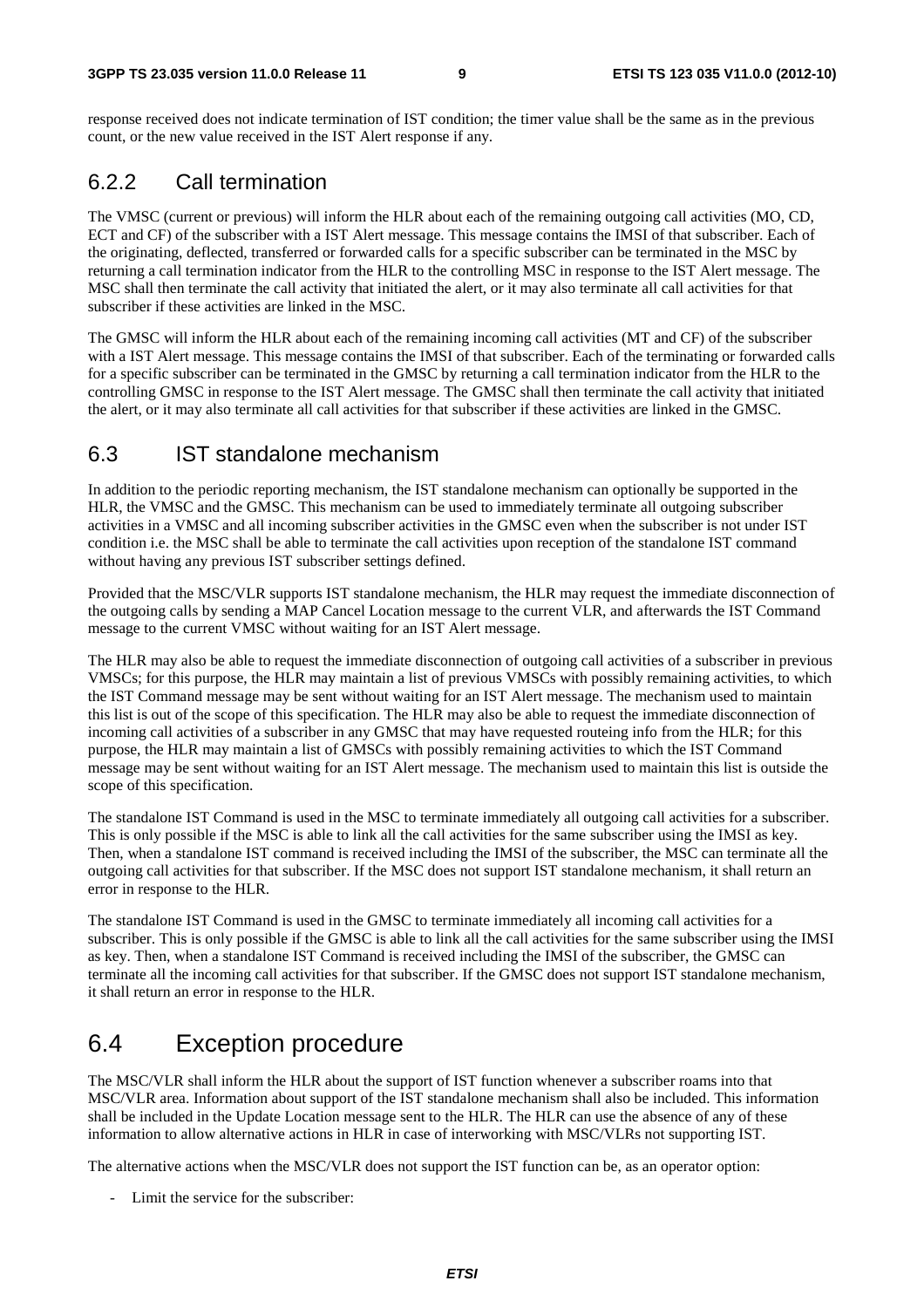Activating temporarily an Operator Determined barring of Roaming, Incoming or outgoing calls.

- Allowing the service assuming associate risk of not having the IST mechanism available.

The GMSC shall inform the HLR about the support of IST function whenever it requests routeing information to establish a call. Information about support of the IST standalone mechanism shall also be included. This information shall be included in the Send Routeing Information message sent to the HLR. The HLR can use the absence of any of these information to allow alternative actions in HLR in case of interworking with GMSCs not supporting IST.

The alternative actions when the GMSC does not support the IST function can be, as an operator option:

- Limit the service for the subscriber:

 Activating temporarily an Operator Determined barring of incoming calls, deactivate temporarily the Call forwarding services invoked in the GMSC.

- Allowing the service assuming associate risk of not having the IST mechanism available.

Error responses from HLR are also part of the exception procedures. Whenever the error "Unknown Subscriber" is received from the HLR in response to an IST Alert message, the receiving entity (MSC or GMSC) shall terminate the call that initiated the alert procedure. Also, if the receiving entity is able to link the activities for that subscriber (outgoing call activities in the MSC and incoming call activities in the GMSC), it shall terminate all of them if an "Unknown Subscriber" error is received in response to any IST Alert message.

# 7 Control of IST

Definition of the method used by a PLMN to decide which subscribers to use IST upon is outside the scope of this specification. However, it is likely that the decision will be made by some sort of FDS within the PLMN. The interface between the FDS and the PLMN node that sends the IST Command message to the VPLMN (the CAMEL server for a CAMEL implementation of IST) is outside the scope of this specification.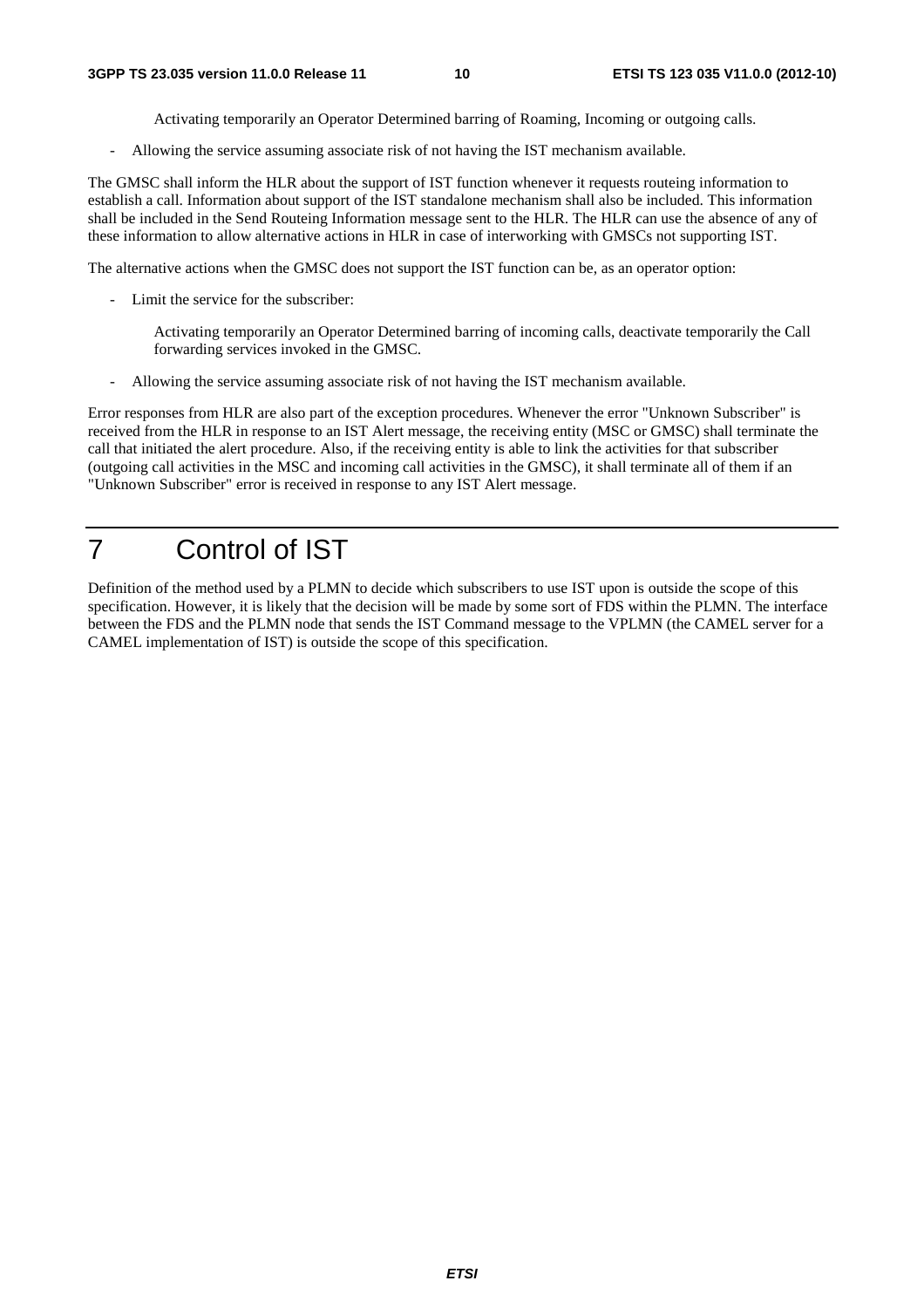# Annex A (Informative): Change History

| <b>Change history</b>                                  |       |                |           |  |                |                                                            |              |            |
|--------------------------------------------------------|-------|----------------|-----------|--|----------------|------------------------------------------------------------|--------------|------------|
| <b>Date</b>                                            | TSG#  | <b>TSG Doc</b> | <b>CR</b> |  | <b>Rev</b> Cat | <b>Subject/Comment</b>                                     | Old          | <b>New</b> |
| 03-2001                                                | SP-11 |                |           |  |                | Upgrade to Release 4 (and 3GPP numbering)                  | 03.35        | 43.035     |
|                                                        |       |                |           |  |                |                                                            | $\vee$ 8.0.0 | $v$ 4.0.0  |
| 03-2002                                                | SP-15 | SP-020113 001  |           |  | A              | IST implementation for non-CAMEL subscribers               | 4.0.0        | 4.1.0      |
| Status of TS 23.035 (Created from TS 43.035 Release 4) |       |                |           |  |                |                                                            |              |            |
| 06-2002                                                | SP-16 |                |           |  |                | Decision to transfer IST to 3GPP system specification set. | 43.035       | 23.035     |
|                                                        |       |                |           |  |                | References corrected to 3GPP specification references.     | 4.1.0        | 4.0.0      |
| Status of TS 23.035 (Release 5)                        |       |                |           |  |                |                                                            |              |            |
| 06-2002                                                | SP-16 |                |           |  |                | <b>Upgrade to Release 5</b>                                | 4.0.0        | 5.0.0      |
| 09-2002                                                | SP-17 | SP-020509 003  |           |  | A              | Correction of use IST Command message and Call             | 5.0.0        | 5.1.0      |
|                                                        |       |                |           |  |                | Termination Indication parameter                           |              |            |
| 12-2004                                                | SP-26 |                |           |  |                | <b>Upgrade to Release 6</b>                                | 5.0.0        | 6.0.0      |
| 06-2007                                                | SP-36 |                |           |  |                | <b>Upgrade to Release 7</b>                                | 6.0.0        | 7.0.0      |
| 12-2008                                                | SP-42 |                |           |  |                | <b>Upgrade to Release 8</b>                                | 7.0.0        | 8.0.0      |
| 12-2009                                                | SP-46 |                |           |  |                | <b>Upgrade to Release 9</b>                                | 8.0.0        | 9.0.0      |
| 2011-03                                                |       |                |           |  |                | Update to Rel-10 version (MCC)                             | 9.0.0        | 10.0.0     |
| 2012-09                                                |       |                |           |  |                | Update to Rel-11 version (MCC)                             | 10.0.0       | 11.0.0     |